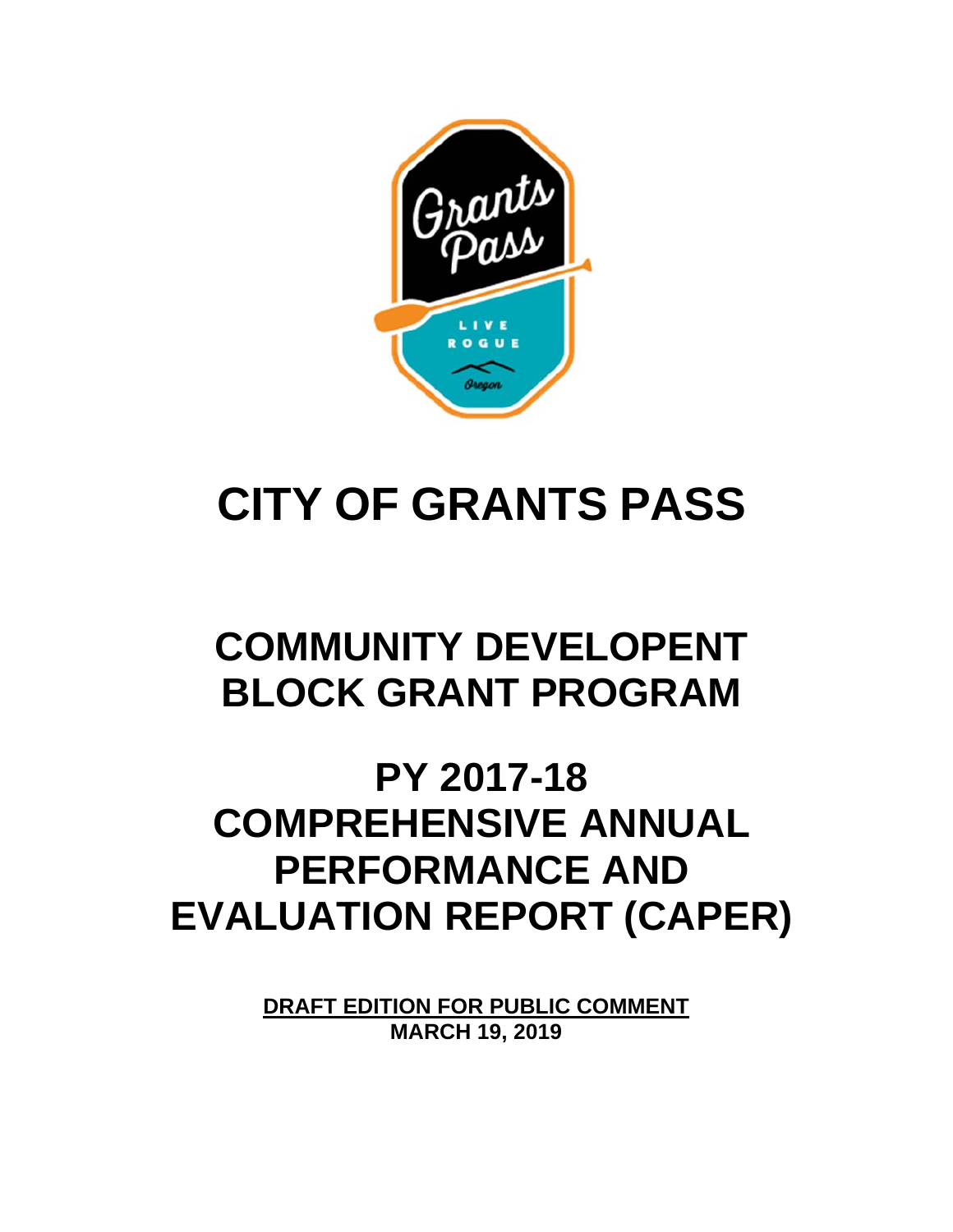### **CR-05 - Goals and Outcomes**

#### **Progress the jurisdiction has made in carrying out its strategic plan and its action plan. 91.520(a)**

The City of Grants Pass is an entitlement jurisdiction that receives an annual allocation of Community Development Block Grant (CDBG) funds from the United States Department of Housing and Urban Development (HUD). As a recipient of CDBG funds, the City is required to prepare a five-year strategic plan that identifies and prioritizes community needs and establishes goals and objectives to meet those needs. This five-year plan is called the Consolidated Plan. Each year activities are funded to help meet community needs. Those activities are presented in the Annual Action Plan.

Each year the City is also required to provide the public and HUD with an assessment of its accomplishments towards meeting the goals and objectives identified in the Consolidated Plan. The report produced is called the Consolidated Annual Performance Evaluation and Report (CAPER). The CAPER evaluates achievements made by the City of the goals identified in the Annual Action Plan.

The Program Year 2017-18 Annual Action Plan was the third developed under the City's new CDBG program and the third year of activities implemented under the City's first Consolidated Plan, adopted in 2015. HUD allocated \$296,170 in CDBG funding for activities during PY 2017- 18, which was scheduled to begin on October 1, 2017. City staff and its grant recipients, who implement many of the activities listed in the Action Plan, began implementing projects in October, 2017. Some of those projects are still active. The program year ended on September 30, 2018.

It is expected that any activities outstanding from PY 2017-18 will be completed during PY 2018-19. Accomplishments are shown in Table 1, below.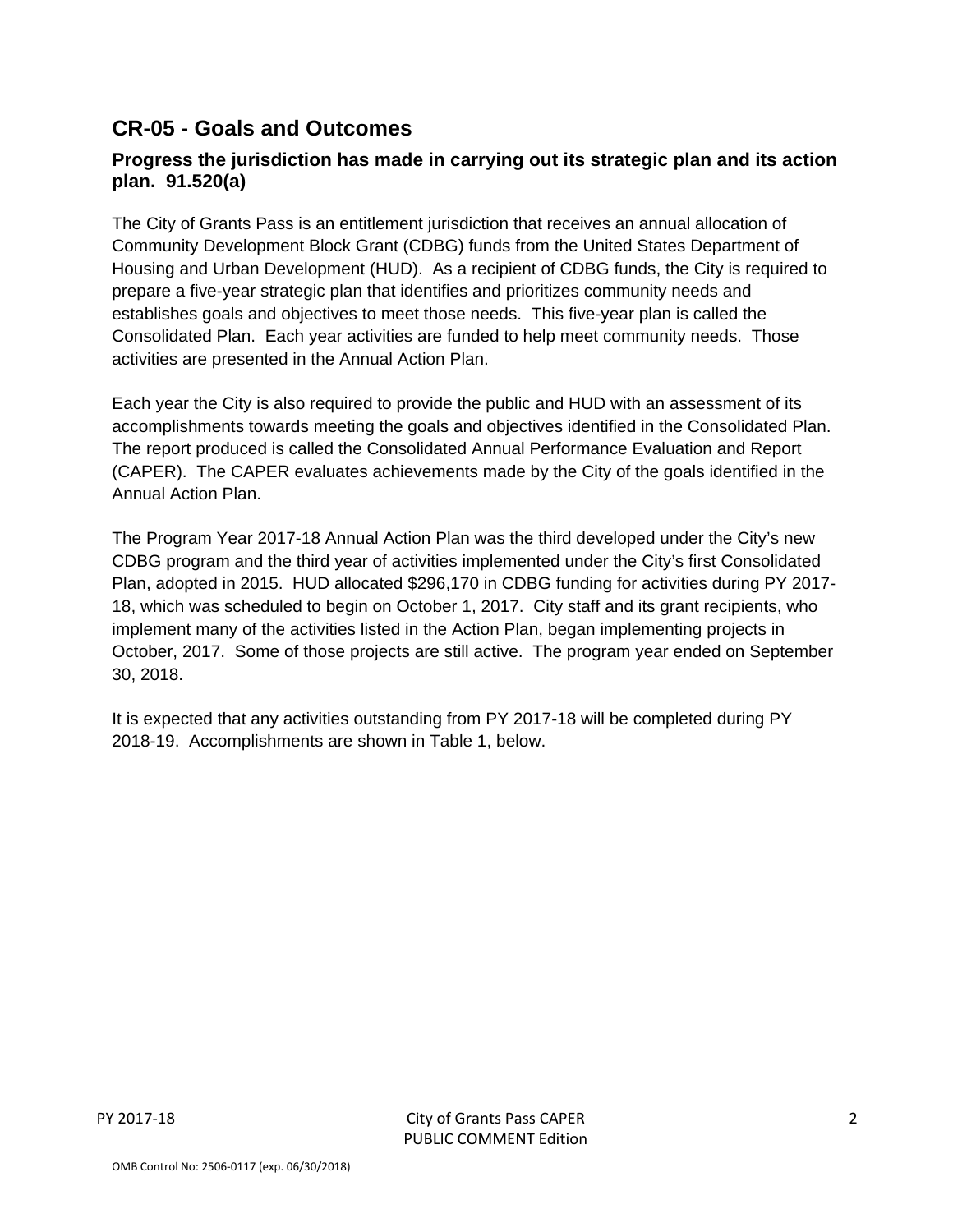**Comparison of the proposed versus actual outcomes for each outcome measure submitted with the consolidated plan and explain, if applicable, why progress was not made toward meeting goals and objectives. 91.520(g)**  Categories, priority levels, funding sources and amounts, outcomes/objectives, goal outcome indicators, units of measure, targets, actual outcomes/outputs, and percentage completed for each of the grantee's program year goals.

| Goal                                                       | Category                                | <b>PY 2017</b><br>Source /<br>Amount | <b>Indicator</b>                                                                         | Unit of<br><b>Measure</b>    | <b>Expected</b><br>2015-19<br><b>Outcome</b> | <b>Actual</b><br>2015-19<br><b>Outcome</b> | <b>Five Year</b><br><b>Percent</b><br><b>Complete</b> | <b>Expected</b><br>2017<br>Program<br>Year | <b>Actual</b><br>2017<br>Program<br>Year | PY 2017<br><b>Percent</b><br><b>Complete</b> |
|------------------------------------------------------------|-----------------------------------------|--------------------------------------|------------------------------------------------------------------------------------------|------------------------------|----------------------------------------------|--------------------------------------------|-------------------------------------------------------|--------------------------------------------|------------------------------------------|----------------------------------------------|
| 1. Emergency<br>Housing<br>Assistance                      | Homeless                                | CDBG:<br>\$13,000                    | <b>Homelessness</b><br>Prevention                                                        | Persons<br>Assisted          | 25                                           | 103                                        | 412.00%                                               | $\overline{4}$                             | 26                                       | 650.00%                                      |
| 2. Homeowner<br>Weatherization<br>and Energy<br>Efficiency | Affordable<br>Housing                   | CDBG:<br>\$45,000                    | Homeowner Housing<br>Rehabilitated                                                       | Household<br>Housing<br>Unit | 44                                           | 19                                         | 43.18%                                                | 9                                          | 5                                        | 55.56%                                       |
| 3.<br>Microenterprise<br>education<br>assistance           | Non-Housing<br>Community<br>Development | CDBG:<br>\$15,000                    | Public service activities<br>other than<br>Low/Moderate Income<br><b>Housing Benefit</b> | Persons<br>Assisted          | 135                                          | 94                                         | 69.63%                                                | 30                                         | 34                                       | 113.33%                                      |
| 4. Teen Training<br><b>Services</b>                        | Non-Housing<br>Community<br>Development | CDBG:<br>\$22,000                    | Public service activities<br>other than<br>Low/Moderate Income<br><b>Housing Benefit</b> | Persons<br>Assisted          | 75                                           | 721                                        | 961.33%                                               | 13                                         | 297                                      | 2,284.62%                                    |
| 5. Supportive<br>Services for<br>Homeless Youth            | <b>Homeless</b>                         | CDBG:<br>\$6,000                     | Public service activities<br>other than<br>Low/Moderate Income<br><b>Housing Benefit</b> | Persons<br>Assisted          | 600                                          | 345                                        | 57.5%                                                 | 150                                        | 104                                      | 69.33%                                       |
| 6. Supportive<br>Services for<br>Homeless Youth            | Homeless                                | CDBG:<br>\$6,000                     | <b>Homeless Person</b><br>Overnight Shelter                                              | Persons<br>Assisted          | $\mathbf 0$                                  | $\Omega$                                   |                                                       |                                            | 16                                       |                                              |
| 7. Support<br>Services new<br><b>Youth Shelter</b>         | Homeless                                | CDBG:<br>\$35,000                    | Overnight/Emergency<br>Shelter/Transitional<br>Housing Beds added                        | <b>Beds</b>                  | 100                                          | 100                                        |                                                       | 100                                        | 21                                       | 21%                                          |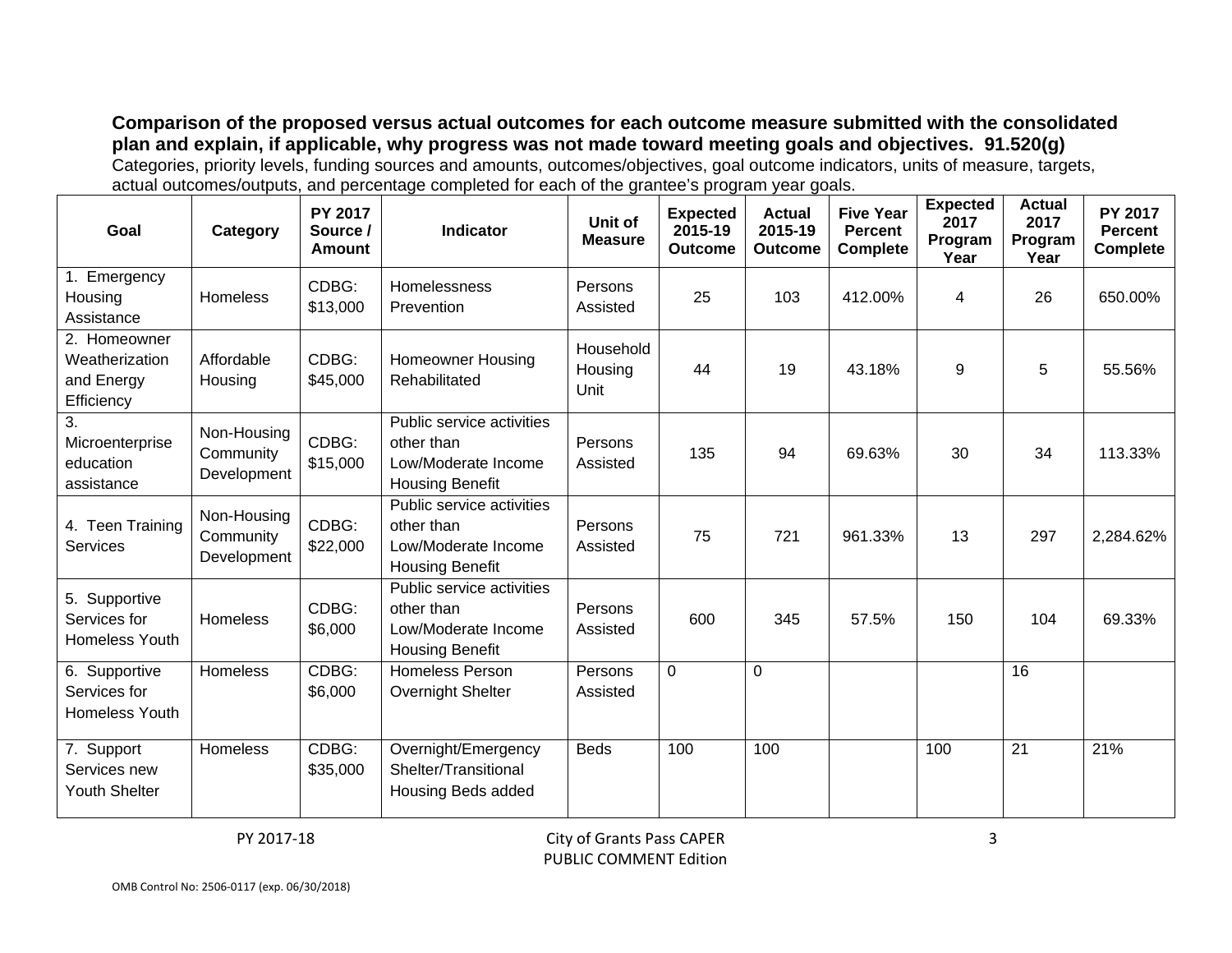| 8. Senior Meals<br>and 'Food and<br>Friends'                      | Non-Housing<br>Community<br>Development | CDBG:<br>\$158,500 | Public service activities<br>other than<br>Low/Moderate Income<br><b>Housing Benefit</b> | Persons<br>Assisted          | 15,100 | $\Omega$ | 0.00%    | 15,100 | 0 | $0.00\%$ |
|-------------------------------------------------------------------|-----------------------------------------|--------------------|------------------------------------------------------------------------------------------|------------------------------|--------|----------|----------|--------|---|----------|
| 9.<br>Rehab/Demolish<br>blighted<br>vacant/neglected<br>property  | Non-Housing<br>Community<br>Development | CDBG:<br>\$20,000  | <b>Housing Code</b><br>Enforcement/Foreclosed<br><b>Property Care</b>                    | Household<br>Housing<br>Unit | 5      |          | $0.00\%$ | 2      | 0 | $0.00\%$ |
| 10. Housing<br>Rehab, ADA<br>accessibility<br><i>improvements</i> | Affordable<br>Housing                   | CDBG:<br>\$45,000  | Housing Rehabilitated                                                                    | Household<br>Housing<br>Unit | 11     |          | 0.00%    | 3      | 0 | $0.00\%$ |

**Table 1 - Accomplishments – Program Year & Strategic Plan to Date** 

PY 2017‐18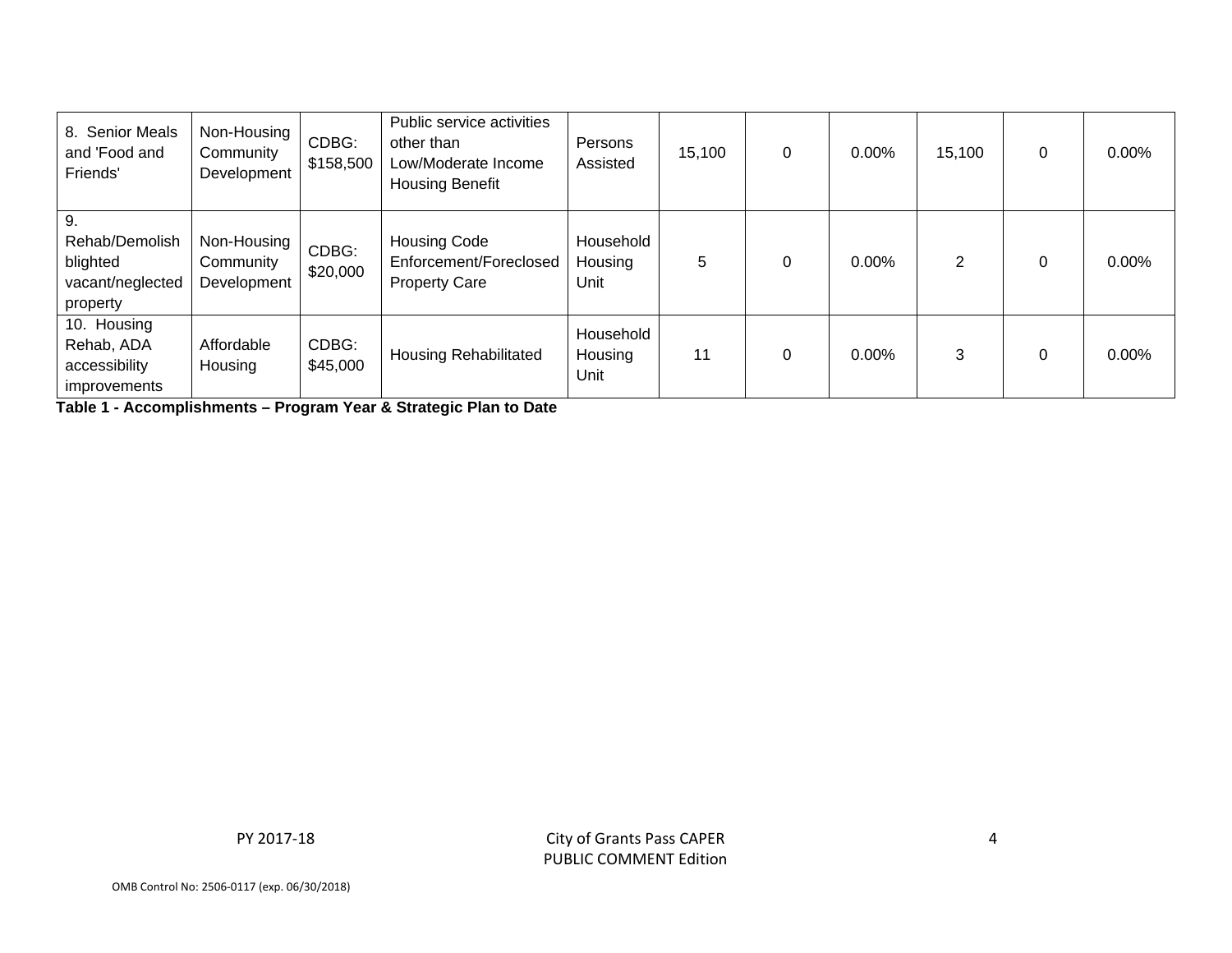**Assess how the jurisdiction's use of funds, particularly CDBG, addresses the priorities and specific objectives identified in the plan, giving special attention to the highest priority activities identified.** 

The City of Grants Pass has allocated funding to address the Consolidated Plan priorities and objectives in the PY 2017-18 Action Plan as listed below.

- 1. Emergency Housing Assistance: The Consolidated Plan identified the need to provide short-term financial assistance to those at risk of homelessness or the loss of utility services as a high priority to the community. The City partnered with the United Community Action Network to implement this program via UCAN's existing assistance network. It was estimated that the funds allocated to this activity would provide 4 individuals with short-term assistance; ultimately, the activity assisted 26 individuals in 9 households during the program year.
- 2. Homeowner Weatherization and Energy Efficiency: The Consolidated Plan identified the need to improve housing affordability, specifically through strategic weatherization upgrades aimed at reducing on-going utility bills, as a high priority. The City partnered with UCAN to implement this program, as this organization currently manages a weatherization program in connection with local utility providers and the Department of Energy. Limited use of this program was experienced during prior program years; as such, some previous year's resources were available for continued use this year. During PY 2017-18, UCAN submitted 21 prospective applicants for receipt of weatherization funds. Five projects were completed during the program year.
- 3. Microenterprise Education Assistance: The Consolidated Plan identified the provision of microenterprise education assistance as a high priority to the community. To meet this goal, the City partnered with the Small Business Development Center at Rogue Community College, with whom the City has worked on several similar projects in the past. The program provides a tuition waiver, funded by the City's CDBG program, to qualified LMI residents of Grants Pass. During PY 17-18, the SBDC provided assistance to 34 eligible microentrepreneurs.
- 4. Teen Training Services: The Consolidated Plan identified the need to provide targeted assistance to LMI youth in the community that will foster economic opportunities for their future. The City partnered with the Boys and Girls Club of the Rogue Valley to provide tuition assistance to qualified LMI youth interested in participating in the Club's programming, which includes the recent addition of the Be Great by 8 initiative. The Club was able to provide assistance to 297 youth during the program year, far exceeding their goal of 13 youth assisted with CDBG funds.
- 5. Maslow Project: The Consolidated Plan identified the need to provide assistance to community youth who are currently homeless or at risk of becoming homeless. A new activity implemented during PY 2017-18 provided assistance to a local agency, the Maslow Project, to provide school-based services for youth aged 0-21 that attend schools in Grants Pass. Maslow Project utilized City CDBG funds to provide services to 104 homeless youth in Grants Pass, not quite meeting the original goal of assisting 150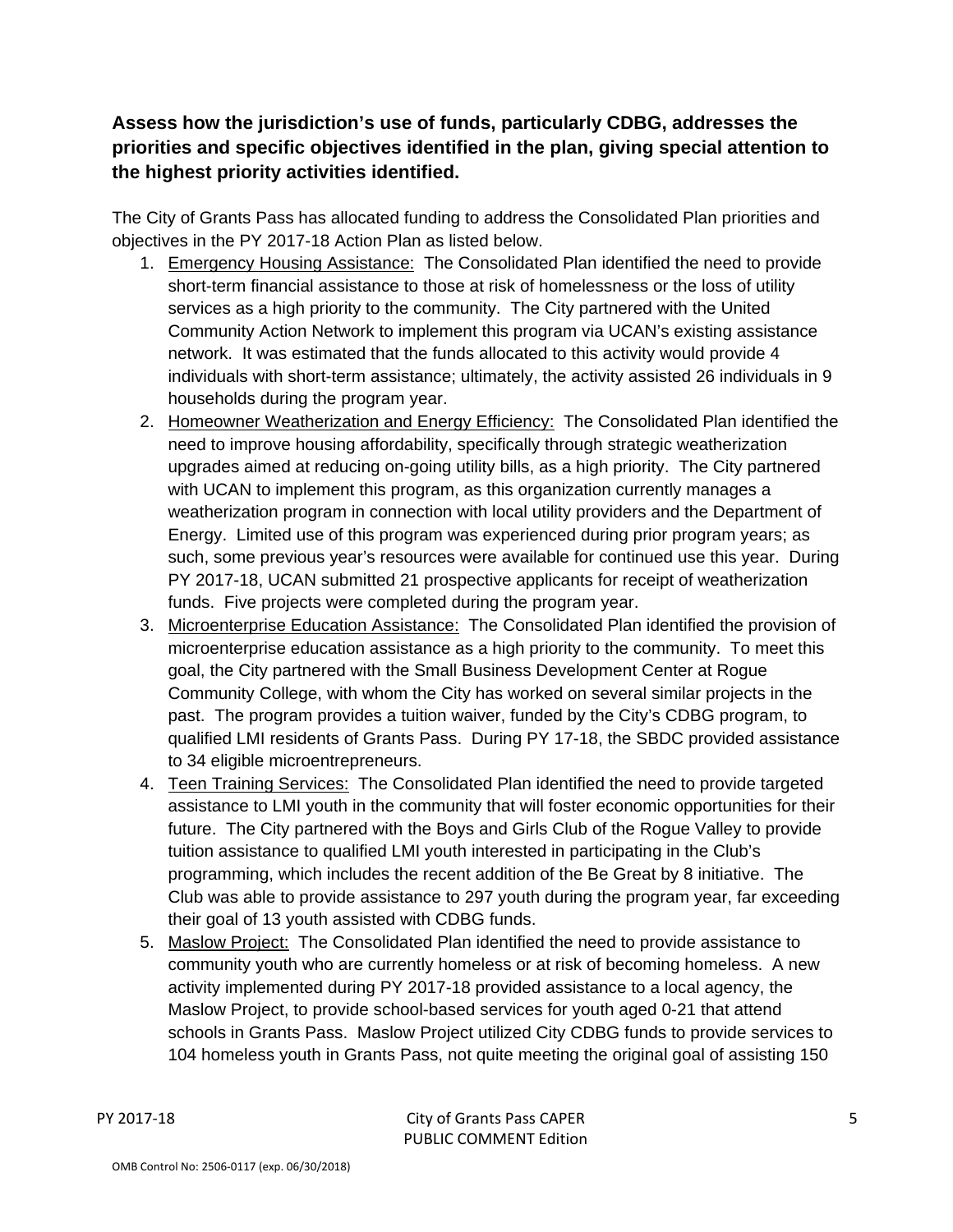youth.

- 6. Hearts With a Mission (operations): The Consolidated Plan identified the need to provide assistance to community youth who are currently homeless or at risk of becoming homeless. Hearts With a Mission, a Medford-based non-profit that is licensed by the State of Oregon as a Child Caring Agency to provide services for homeless, runaway, and transitional living youth, ages 10-17, opened a new homeless youth shelter in Grants Pass during PY 2016-17. During PY 2017-18, the City provided CDBG funds to assist with providing additional bed-nights of shelter. During the program year, the program provided an additional 16 nights of shelter for homeless youth.
- 7. Hearts With a Mission (facility): The Consolidated Plan identified the need to provide assistance to community youth who are currently homeless or at risk of becoming homeless. Hearts With a Mission, a Medford-based non-profit that is licensed by the State of Oregon as a Child Caring Agency to provide services for homeless, runaway, and transitional living youth, ages 10-17, opened a new homeless youth shelter in Grants Pass during PY 2016-17. During PY 2017-18, the City provided CDBG funds to Hearts With a Mission to make improvements to their shelter facility on Northeast 9<sup>th</sup> Street. Improvements included a new HVAC system, new gutters and downspouts, and various roofing repairs. This work ensured that Hearts With a Mission is able to continue to provide 21 beds in their homeless youth facility.
- 8. Food & Friends: The Consolidated Plan identified the need to provide a facility where elderly community members can meet for hot meals. Formerly known as Meals on Wheels, the Food & Friends Senior Meals facility was a new activity for PY 2016-17. The City allocated \$155,000 in PY 2016-17 CDBG funds to assist the Rogue Valley Council of Governments, the project owner, in purchasing a new facility. The City's funds are being leveraged against additional funds from the Oregon CDBG program, and the overall project is being administered by Josephine County. The funds provided by the City did assist with acquisition of the facility during PY 2017-18; however, the outcomes will not be reported until next program year since the facility is currently under renovation and is not yet open for service.
- 9. Neighborhood Blight Remediation: The Consolidated Plan identified the need to address spot blight conditions that are detrimental to the health, safety, and welfare of community members. To this end, the City allocated \$20,000 in PY 2016-17 funds to demolish or otherwise remediate homes and other structures that are attractive nusciences to area youth. The action plan set a goal of 2 properties remediated; the project was not implemented during the program year, and that activity was moved to PY 2017-18 by amending the PY 2016-17 Action Plan. The activity was not able to move forward during PY 2017-18, however.
- 10. Homeowner Rehabilitation: The Consolidated Plan identified the need to improve housing affordability, specifically through strategic rehabilitation projects aimed at addressing unmet rehabilitation needs for qualified LMI homeowners. These needs are above and beyond those that can be addressed through the weatherization program, and include repairs to the building envelope (roofing, siding, windows, etc.), systems (electrical, plumbing, HVAC, etc.), and the removal of architectural barriers. Preliminary work on this activity occurred during PY 2017-18, but no funds were expended. The City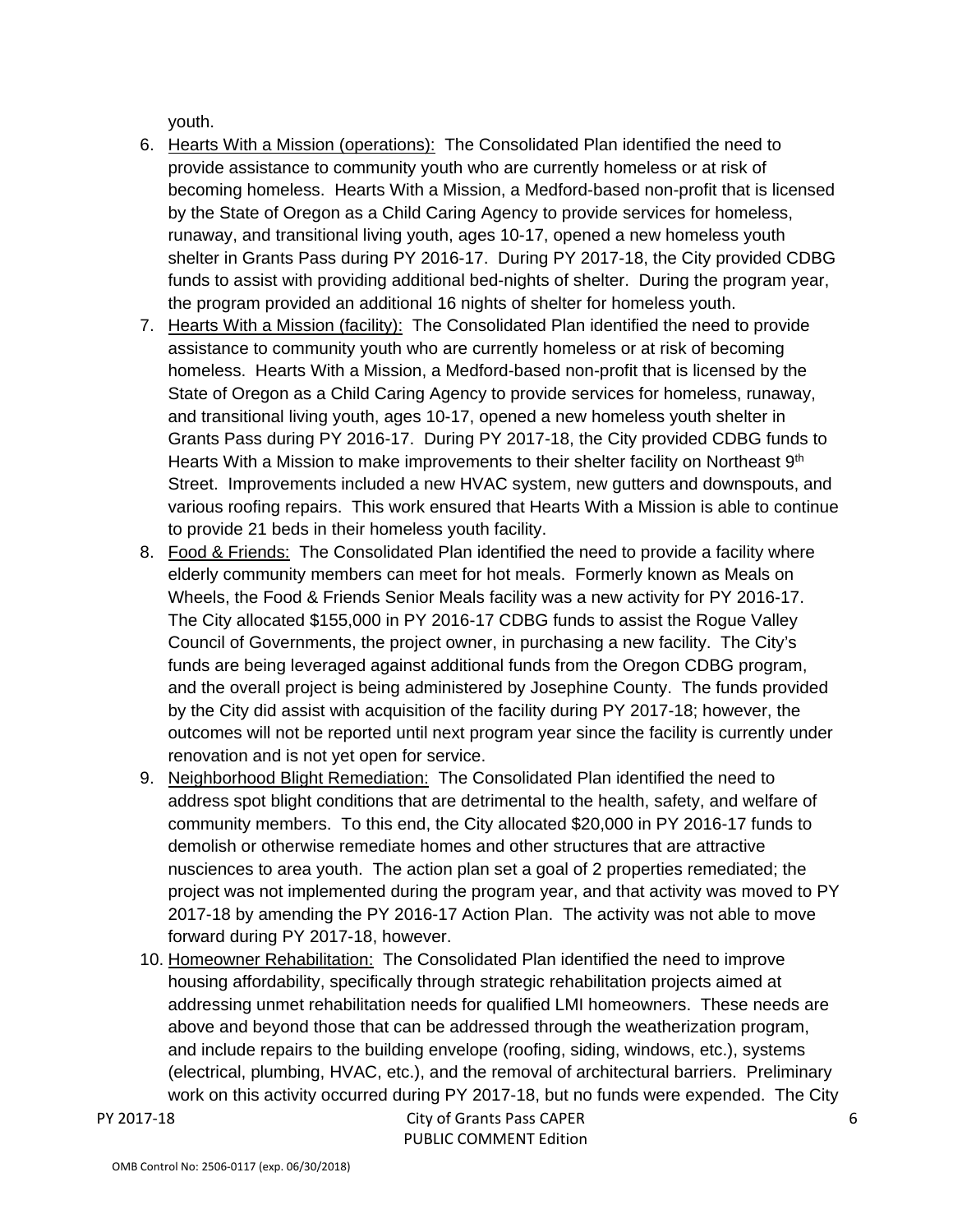entered into an agreement with the Housing Authority of Jackson County at the beginning of PY 2018-19 to repair faulty sewer laterals at two of their affordable housing complexes in Grants Pass.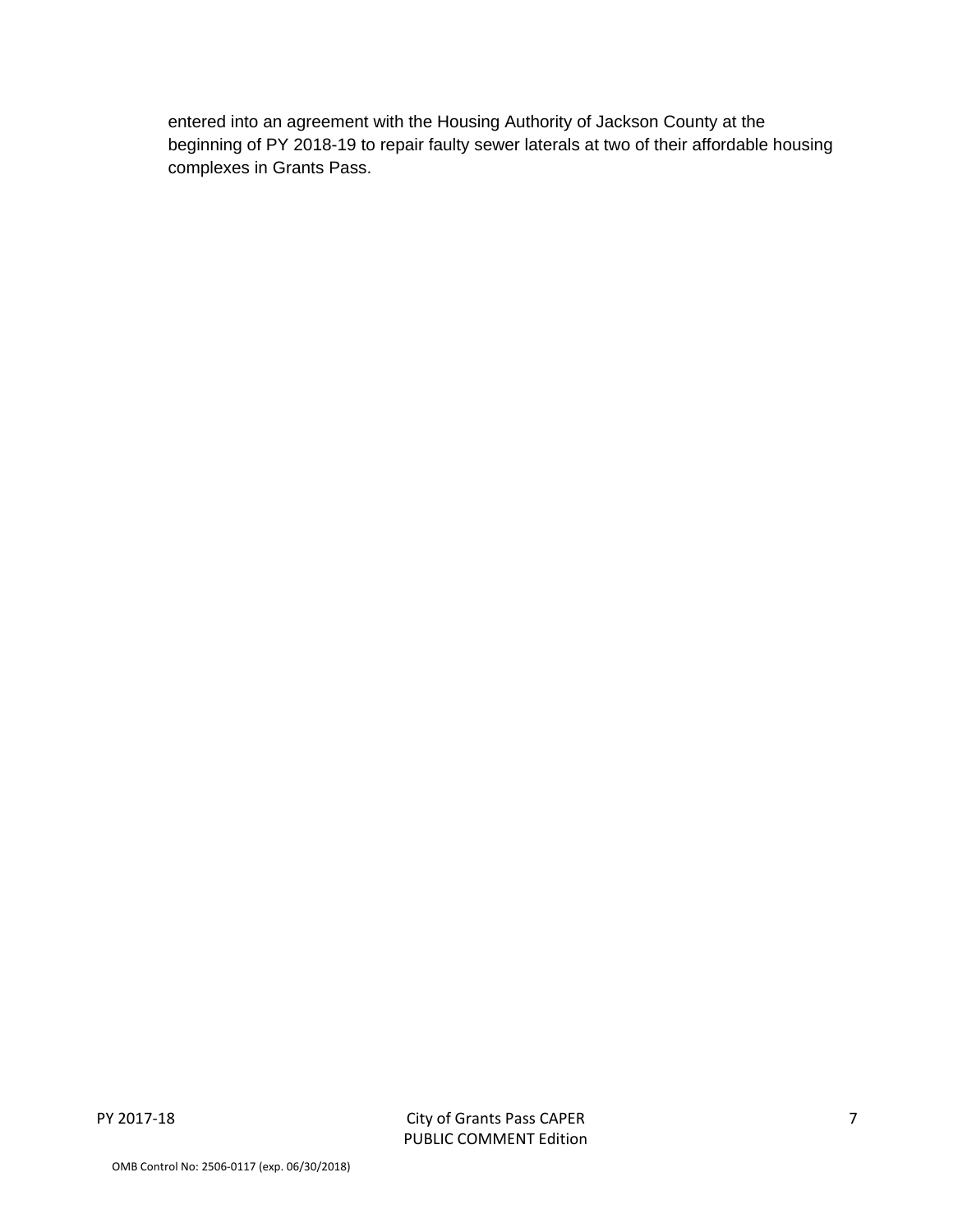## **CR-10 - Racial and Ethnic composition of families assisted**

**Describe the families assisted (including the racial and ethnic status of families assisted). 91.520(a)** 

|                                           | <b>CDBG</b> |
|-------------------------------------------|-------------|
| White                                     | 402         |
| <b>Black or African American</b>          | 41          |
| Asian                                     | 3           |
| American Indian or American Native        | 6           |
| Native Hawaiian or Other Pacific Islander | 2           |
| Other                                     | 50          |
| <b>Total</b>                              | 504         |
| Hispanic                                  | 87          |
| Not Hispanic                              |             |

#### **Narrative**

During the 2017-18 program year, the City's CDBG program served 6 households and 504 Grants Pass residents through its public services, housing rehabilitation, and economic development activities. Of those assisted, 80% self-identified racially as white. Ethnically, 17% of residents served identified themselves of Hispanic/Latino origin.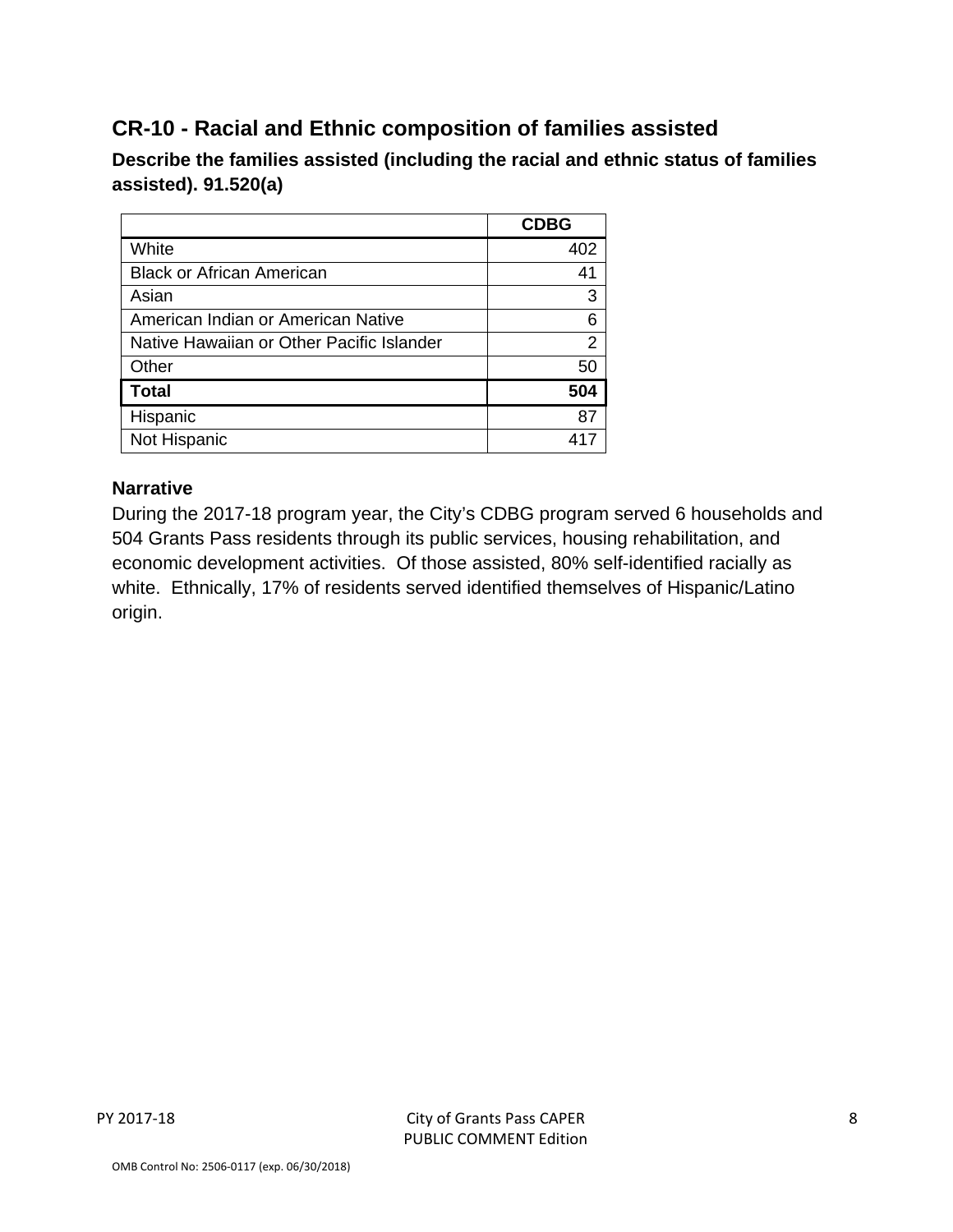## **CR-15 - Resources and Investments 91.520(a)**

| <b>Source of Funds</b> | <b>Source</b>   | <b>Resources Made</b><br>Available | <b>Amount Expended</b><br><b>During Program</b><br>Year |
|------------------------|-----------------|------------------------------------|---------------------------------------------------------|
| <b>CDBG</b>            | Public, federal | \$641,410                          | \$297,405                                               |

#### **Identify the resources made available**

**Table 3 - Resources Made Available** 

#### **Narrative**

The City of Grants Pass received \$296,195 in PY 2017-18 CDBG funds and had \$345,215 in funds remaining from previous program years for a total of \$641,410 avaliable for allocation during the program year. The City expended \$297,405 in CDBG funds during PY 2017-18.

#### **Identify the geographic distribution and location of investments**

| <b>Target Area</b> | <b>Planned Percentage</b> | <b>Actual Percentage</b> | <b>Narrative</b>   |
|--------------------|---------------------------|--------------------------|--------------------|
|                    | of Allocation             | of Allocation            | <b>Description</b> |
| Citywide           | 100                       | 100                      | Target area        |

**Table 4 – Identify the geographic distribution and location of investments** 

#### **Narrative**

All CDBG funds allocated to the City are planned to be dedicated to activities that take place citywide. To achieve this, the City utilizes a low-moderate limited clientele process.

#### **Leveraging**

**Explain how federal funds leveraged additional resources (private, state and local funds), including a description of how matching requirements were satisfied, as well as how any publicly owned land or property located within the jurisdiction that were used to address the needs identified in the plan.** 

The CDBG program has no requirement for a local match. That fact notwithstanding, recipients of CDBG funds from the City frequently use other resources to augment and expand programming. For example:

- Hearts With a Mission leveraged a total of \$56,575 in additional resources to provide shelter services to area youth.
- Hearts With a Mission leveraged a total of \$99,417 in other resources to match City funding for renovations to their shelter.
- The Boys and Girls Club of the Rogue Valley leveraged a total of \$37,566 in additional resources to augment funds obtained from the City.
- The Maslow Project leveraged a total of \$40,244 in additional resources to provide services for homeless youth.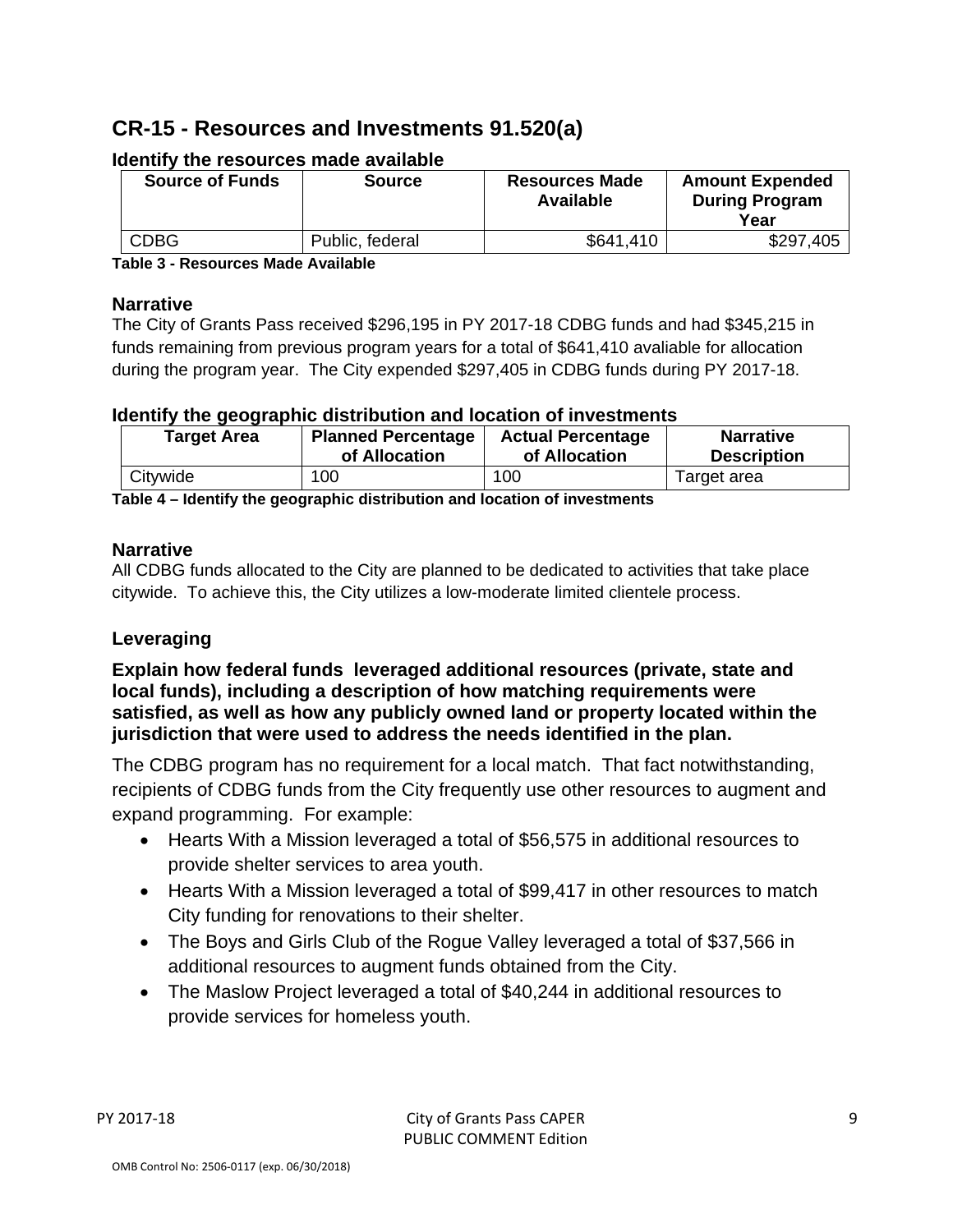## **CR-20 - Affordable Housing 91.520(b)**

**Evaluation of the jurisdiction's progress in providing affordable housing, including the number and types of families served, the number of extremely lowincome, low-income, moderate-income, and middle-income persons served.** 

|                                         | <b>One-Year Goal</b> | <b>Actual</b> |
|-----------------------------------------|----------------------|---------------|
| Number of Homeless households to be     |                      |               |
| provided affordable housing units       |                      |               |
| Number of Non-Homeless households       |                      |               |
| to be provided affordable housing units | 14                   |               |
| Number of Special-Needs households to   |                      |               |
| be provided affordable housing units    |                      |               |
| Total                                   | 14                   |               |

**Table 5 – Number of Households** 

|                                       | <b>One-Year Goal</b> | <b>Actual</b> |
|---------------------------------------|----------------------|---------------|
| Number of households supported        |                      |               |
| through Rental Assistance             | 4                    |               |
| Number of households supported        |                      |               |
| through The Production of New Units   | 0                    |               |
| Number of households supported        |                      |               |
| through Rehab of Existing Units       | 12                   |               |
| Number of households supported        |                      |               |
| through Acquisition of Existing Units | 0                    |               |
| <b>Total</b>                          | 16                   |               |

**Table 6 – Number of Households Supported** 

#### **Discuss the difference between goals and outcomes and problems encountered in meeting these goals.**

The City's Program Year 2017-18 Action Plan did not anticipate the provision of providing additional affordable housing units in the community, which is reflected in Table 6, above. The City did anticipate providing resources to those at risk of becoming homeless through the Emergency Housing Assistance program administered by UCAN. The City anticipated assisting 4 households with Emergency Housing Assistance funding during the program year; in reality, 9 households were able to receive assistance.

The Homeowner Weatherization project, also administered by UCAN, saw a slight decrease in its utilization during PY 2017-18 compared the previous year. A goal of 9 projects was set, and 21 potential projects were screened for eligibility. Ultimately, 5 households were selected to receive weatherization improvement assistance for PY 2017-18. That endeavor provided costsaving energy improvements to eight Grants Pass households during the program year.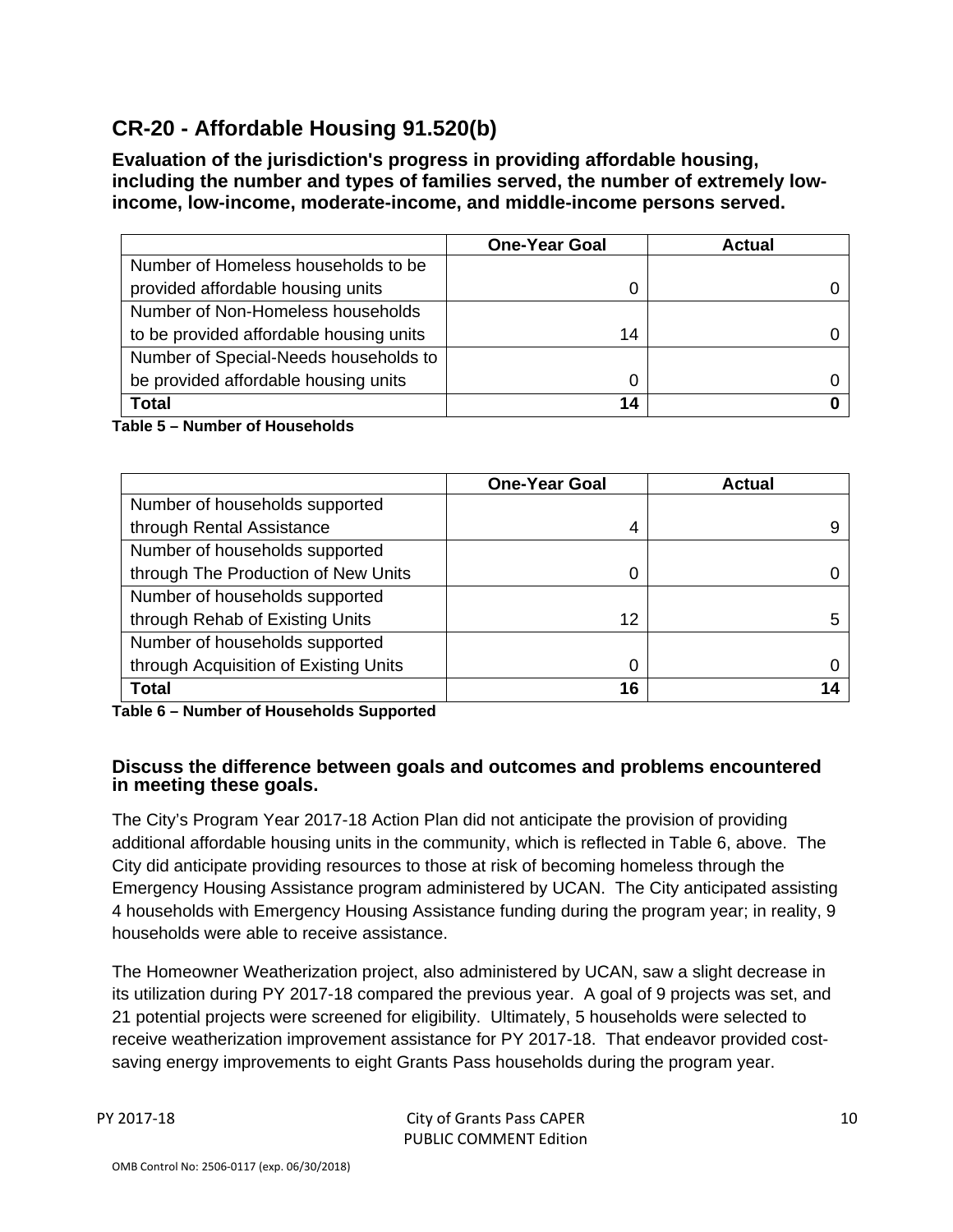As mentioned previously, the City worked with the Housing Authority of Jackson County during PY 2017-18 to assist with the repair of failing sewer laterals at two multifamily properties in Grants Pass. Those repair activities were implemented at the beginning of PY 2018-19 and will be reported in next year's CAPER.

#### **Discuss how these outcomes will impact future annual action plans.**

This year's outcomes do not have a direct impact on future annual action plans. The City will continue to actively work on affordable housing and housing rehab projects in the upcoming project years.

#### **Include the number of extremely low-income, low-income, and moderate-income persons served by each activity where information on income by family size is required to determine the eligibility of the activity.**

| <b>Number of Households Served</b> | <b>CDBG Actual</b> |
|------------------------------------|--------------------|
| <b>Extremely Low-income</b>        |                    |
| Low-income                         |                    |
| Moderate-income                    |                    |
| Total                              |                    |

**Table 7 – Number of Persons and Households Served** 

#### **Narrative Information**

In Program Year 2017-18, the City's CDBG program assisted 26 individuals in 9 households via the United Community Action Network Emergency Housing program. All households were classified as extremely low-, low-, or moderate-income. Additionally, five households recived weatherization improvements. All households were classified as extremely low-, low-, or moderate-income.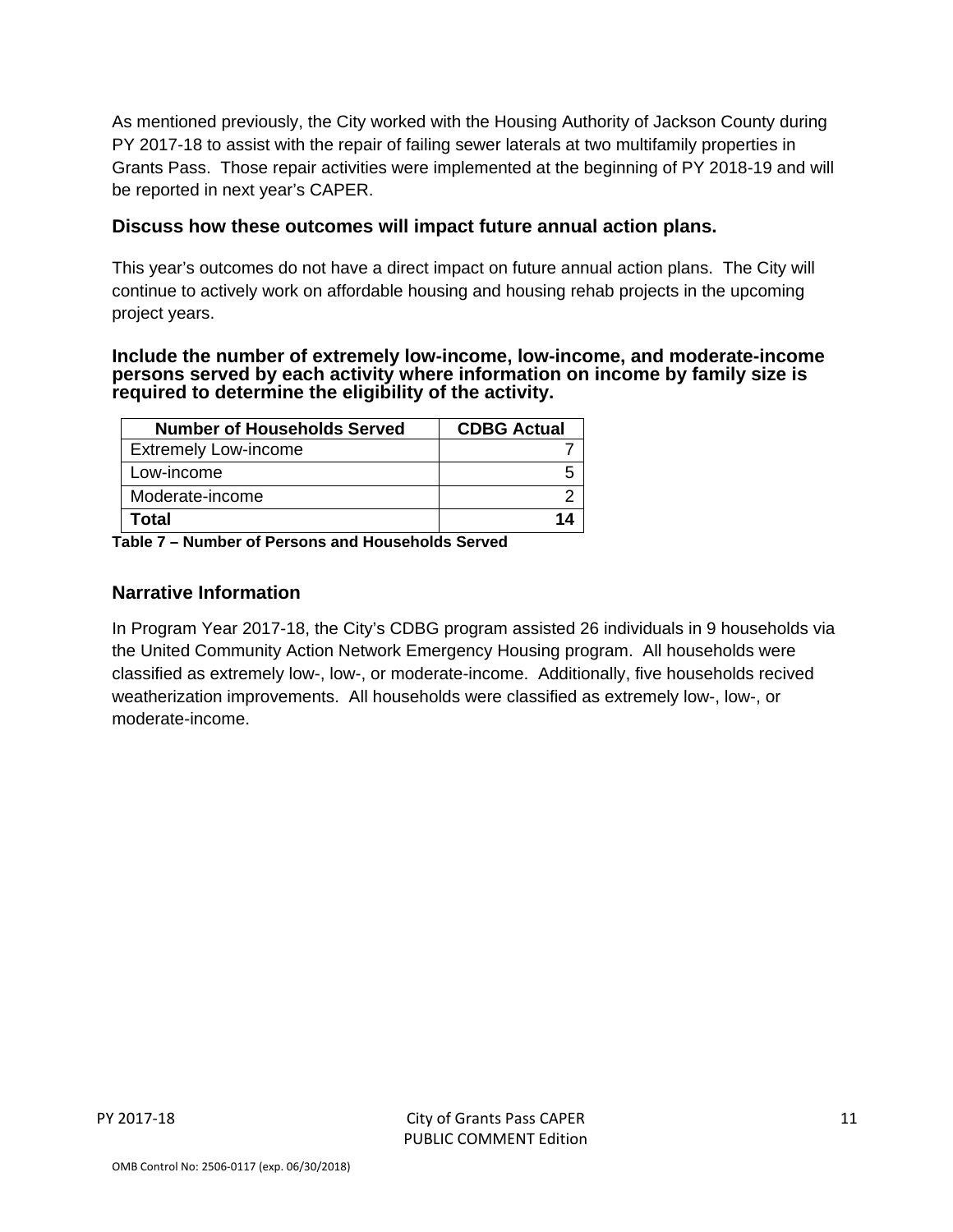## **CR-25 - Homeless and Other Special Needs 91.220(d, e); 91.320(d, e); 91.520(c)**

#### **Evaluate the jurisdiction's progress in meeting its specific objectives for reducing and ending homelessness through:**

#### **Reaching out to homeless persons (especially unsheltered persons) and assessing their individual needs**

As described in the Consolidated Plan, the City has been working with local Continuums of Care to reach the local homeless population during Program Year 2017-18. This year saw the continuation of the partnership with the Maslow Project, a local agency whose sole purpose is to reach homeless youth, aged 0-21, assessing their individual needs, and connecting them to community resources. Additionally, Hearts With a Mission partnered with the City to utlize CDBG funds for shelter operations and shelter renovations. The City has also been working with UCAN, an agency that works directly with homeless persons in the community, to prevent homelessness resulting from eviction.

#### **Addressing the emergency shelter and transitional housing needs of homeless persons**

Two activities in the Program Year 2017-18 Action Plan address the emergency shelter and transitional housing needs of local homeless persons. First is the partnership with Hearts With a Mission, a local youth homeless shelter. The City provided CDBG funds to support operations at their facility and also provided CDBG funds to make critical repairs to the facility itself. Secondly, the City collaborated with the Women's Crisis Support Team to repair and repaint the exterior of Talsunne Safe House, a safe and confidential location for women and children fleeing domestic violence, during the program year. Work on Talsunne did not commence during PY 2017-18 and the results will be reported in next year's CAPER.

**Helping low-income individuals and families avoid becoming homeless, especially extremely low-income individuals and families and those who are: likely to become homeless after being discharged from publicly funded institutions and systems of care (such as health care facilities, mental health facilities, foster care and other youth facilities, and corrections programs and institutions); and, receiving assistance from public or private agencies that address housing, health, social services, employment, education, or youth needs** 

The Consolidated Plan identifies the prevention of homelessness as a high priority to the community and dedicates CDBG funding to local agencies that provide emergency housing assistance to those at risk of becoming homeless. To that end, the City partnered with UCAN during Program Year 2017-18 to provide emergency housing assistance to households at immediate risk of eviction or the disconnection of utilities due to financial emergencies. UCAN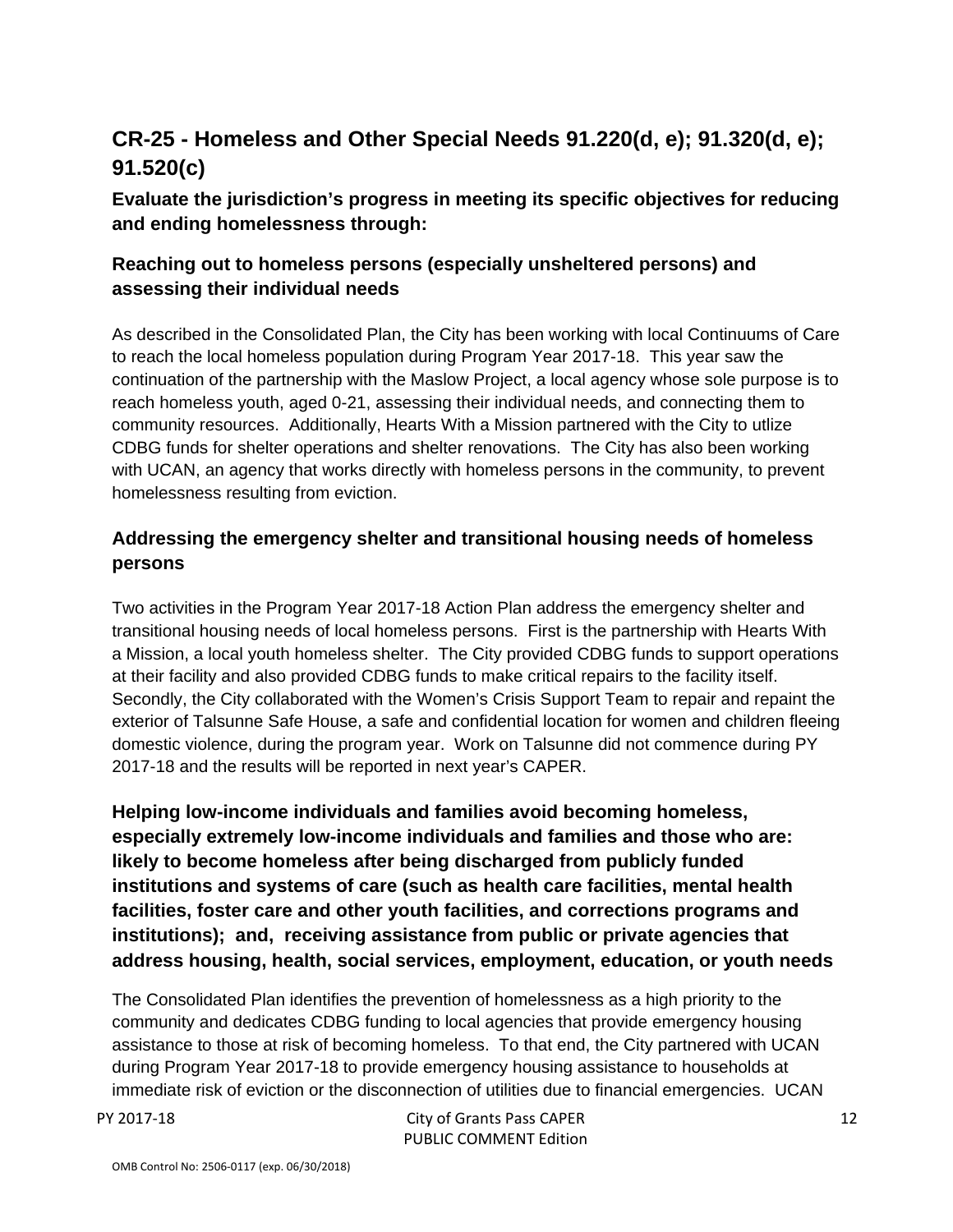was able to provide assistance to 9 households and prevent the eviction or termination of utility services for 26 individuals during the Program Year.

The City also partnered with the Maslow Project during PY 2017-18 to provide outreach and services to homeless youth aged 0-21. With assistance from the City, Maslow Project was able to provide additional services to 104 homeless school children during the program year.

The City does not have any additional information on individuals that are or have been discharged from publicly-funded institutions, nor does the City have any direct information regarding those who are receiving assistance from public or private agencies.

**Helping homeless persons (especially chronically homeless individuals and families, families with children, veterans and their families, and unaccompanied youth) make the transition to permanent housing and independent living, including shortening the period of time that individuals and families experience homelessness, facilitating access for homeless individuals and families to affordable housing units, and preventing individuals and families who were recently homeless from becoming homeless again** 

The Consolidated Plan identifies the need for transitional housing as a high priority. No resources were dedicated during PY 2017-18 to directly provide additional transition housing opportunities. Resources were dedicated to provide additional access to the Hearts With a Mission shelter for homeless youth, and the preparations were made to repair and repaint Talsunne Safe House, which is a safe and confidential facility for women and children fleeing domestic violence.

## **CR-30 - Public Housing 91.220(h); 91.320(j)**

#### **Actions taken to address the needs of public housing**

There is no public housing in Grants Pass and no activities associated with public housing are included within the Consolidated Plan.

#### **Actions taken to encourage public housing residents to become more involved in management and participate in homeownership**

None. Not applicable.

#### **Actions taken to provide assistance to troubled PHAs**

None. Not applicable.

## **CR-35 - Other Actions 91.220(j)-(k); 91.320(i)-(j)**

**Actions taken to remove or ameliorate the negative effects of public policies that serve as barriers to affordable housing such as land use controls, tax policies**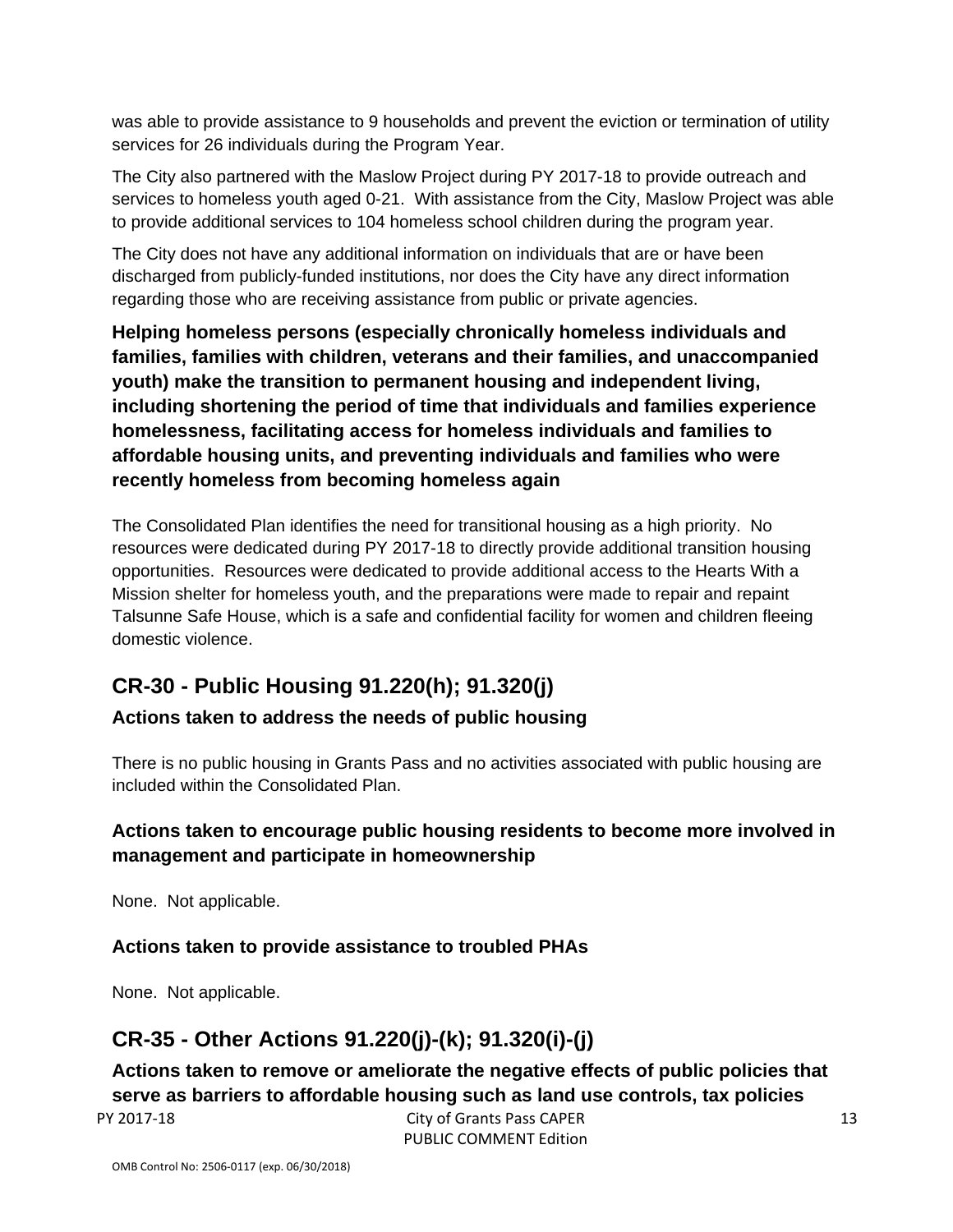#### **affecting land, zoning ordinances, building codes, fees and charges, growth limitations, and policies affecting the return on residential investment. 91.220 (j); 91.320 (i)**

The City's land use policies support affordable housing, including provisions for a wide array of housing types to meet diverse housing needs. Despite that, there has been little response from the local development community in the construction of additional affordable housing units. To ascertain why, the City spearheaded an ad hoc group, consisiting of representatives from many housing advocacy groups and housing providers in the community, to determine the full scope of the housing problem. The group's intial purpose was to connect housing providers with resources, and to score some "small wins" in providing or sustaining affordable housing units. This included facilitating the renovation and occupancy of a 10-unit apartment complex, which had purchased by an agency hoping to utilize the facility as a supportive housing complex for individuals undergoing substance abuse treatment. When that did not materialize, the units sat vacant and deterioriating. However, the housing group was able to help find other agencies that could help fund renovation and management of the complex, bringing those affordable units back on line. Ultimataly, the City's elected officials took notice of these efforts and responded by establishing a standing Housing Advisory Committee, made up of housing advocates and providers, and supported by City staff, which is currently seeking a multi-faceted solution to address the affordable housing crisis facing our community.

#### **Actions taken to address obstacles to meeting underserved needs. 91.220(k); 91.320(j)**

As described in the Program Year 2017-18 Action Plan, the City worked with local agencies, including UCAN, the Boys and Girls Club, the local Small Business Development Center, and the Maslow Project to address obstacles to meeting the needs of underserved residents of Grants Pass. The City expended its reach during the Program Year while developing its priority activities for the upcoming 2018-19 Action Plan.

#### **Actions taken to reduce lead-based paint hazards. 91.220(k); 91.320(j)**

The majority of activies undertaken as part of the City's CDBG program for PY 2017-18 did not have an impact on lead-based paint exposure. However, the City does provide information on lead-based paint in the Community Development office at City Hall. UCAN, the City's partner in the weatherization program, followed all Oregon lead-based paint requirements, including testing for the presence of LBP, providing information to homeowners regarding the hazards of LBP, and complying with all LBP safe practices during the weatherization improvements.

#### **Actions taken to reduce the number of poverty-level families. 91.220(k); 91.320(j)**

During the 2017-18 Program Year, the City took the following actions to reduce the number of poverty-level families: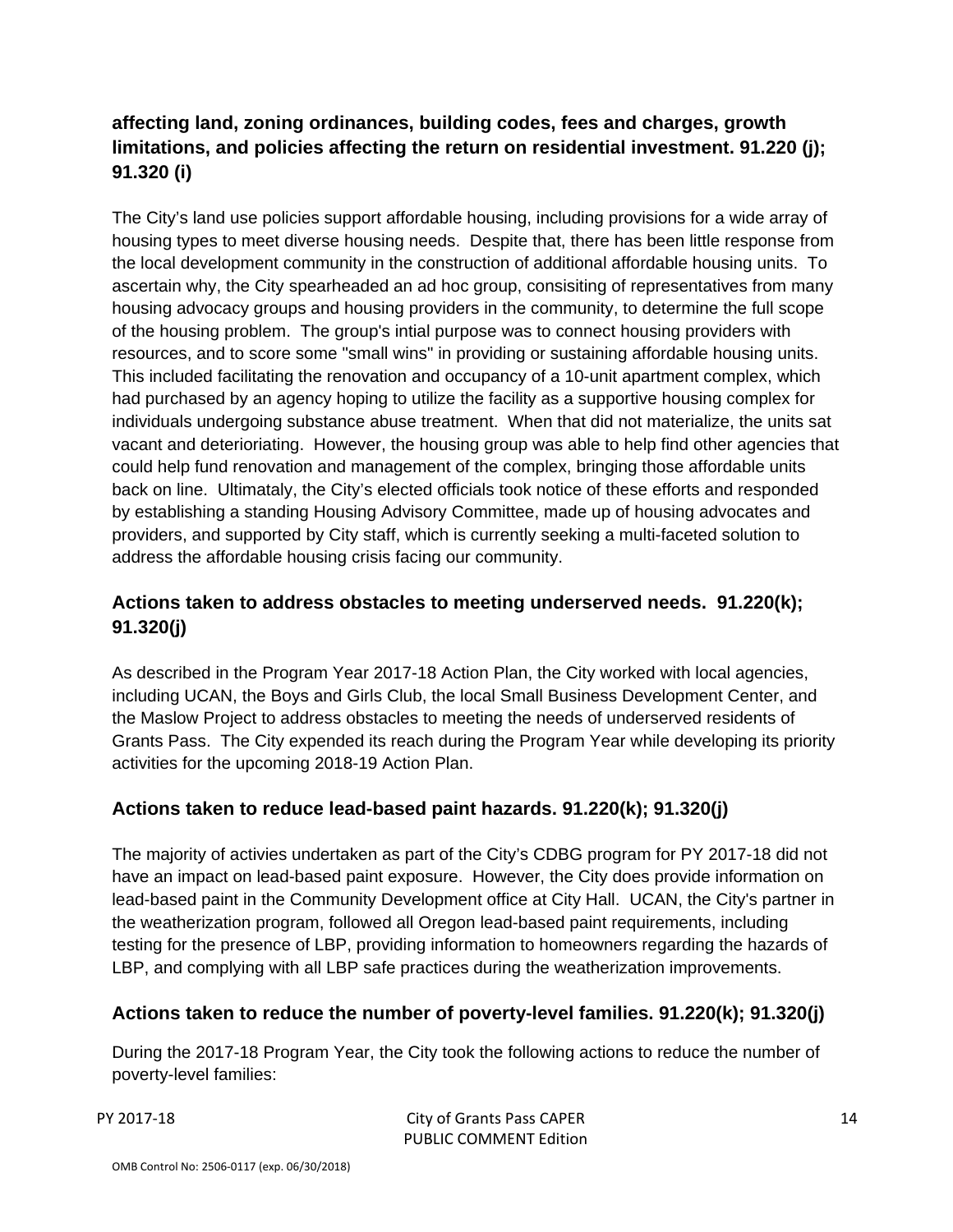- Provided CDBG funds to UCAN that improved the energy efficiency of five owneroccupied residences;
- Provided CDBG funds to UCAN that assisted 9 households with emergency housing assistance to avoid eviction or the disconnection of utilities due to short-term financial emergencies;
- Partnered with the local Small Business Development Center to provide tuition waivers for 34 LMI individuals that expanded access to vital microenterprise business training opportunities;
- Partnered with the Boys and Girls Club of the Rogue Valley to provide free access to their new Be Great by 8 youth training program. CDBG funds provided by the City allowed the Club's programming to reach 297 youth from LMI families;
- Partnered with the Maslow Project to provide outreach and supportive services to 104 homeless youth attending schools in Grants Pass; and
- Provided CDBG funds to Hearts With a Mission to provide overnight shelter services to 16 homeless youth.

#### **Actions taken to develop institutional structure. 91.220(k); 91.320(j)**

The Program Year 2017-18 Action Plan included the following activities aimed to develop and improve institutional structures:

- City staff participated in several webinars and other online trainings provided by HUD necessary to implement and develop CDBG programming;
- City staff kept local elected officials apprised of CDBG program activities throughout the Program Year; and
- City staff continued collaboration with local stakeholders and advocacy groups during the Program Year.

#### **Actions taken to enhance coordination between public and private housing and social service agencies. 91.220(k); 91.320(j)**

The City has established relationships with local housing and social service agencies that were maintained during the Program Year. Specifically, the City undertook the following actions:

- Attended monthly meetings of the Josephine County Housing and Community Development Council, the PHA that serves the needs of community members with its Section 8, VASH, and other HUD-based housing assistance programs; and
- Established a standing Housing Advisory Committee, consisting of housing stakeholders and backed with City staff, to assist the City Council in making policy changes that will address the community's affordable housing crisis.

#### **Identify actions taken to overcome the effects of any impediments identified in the jurisdictions analysis of impediments to fair housing choice. 91.520(a)**

During PY 2015-16 the City engaged a qualified consultant to assist in data collection, public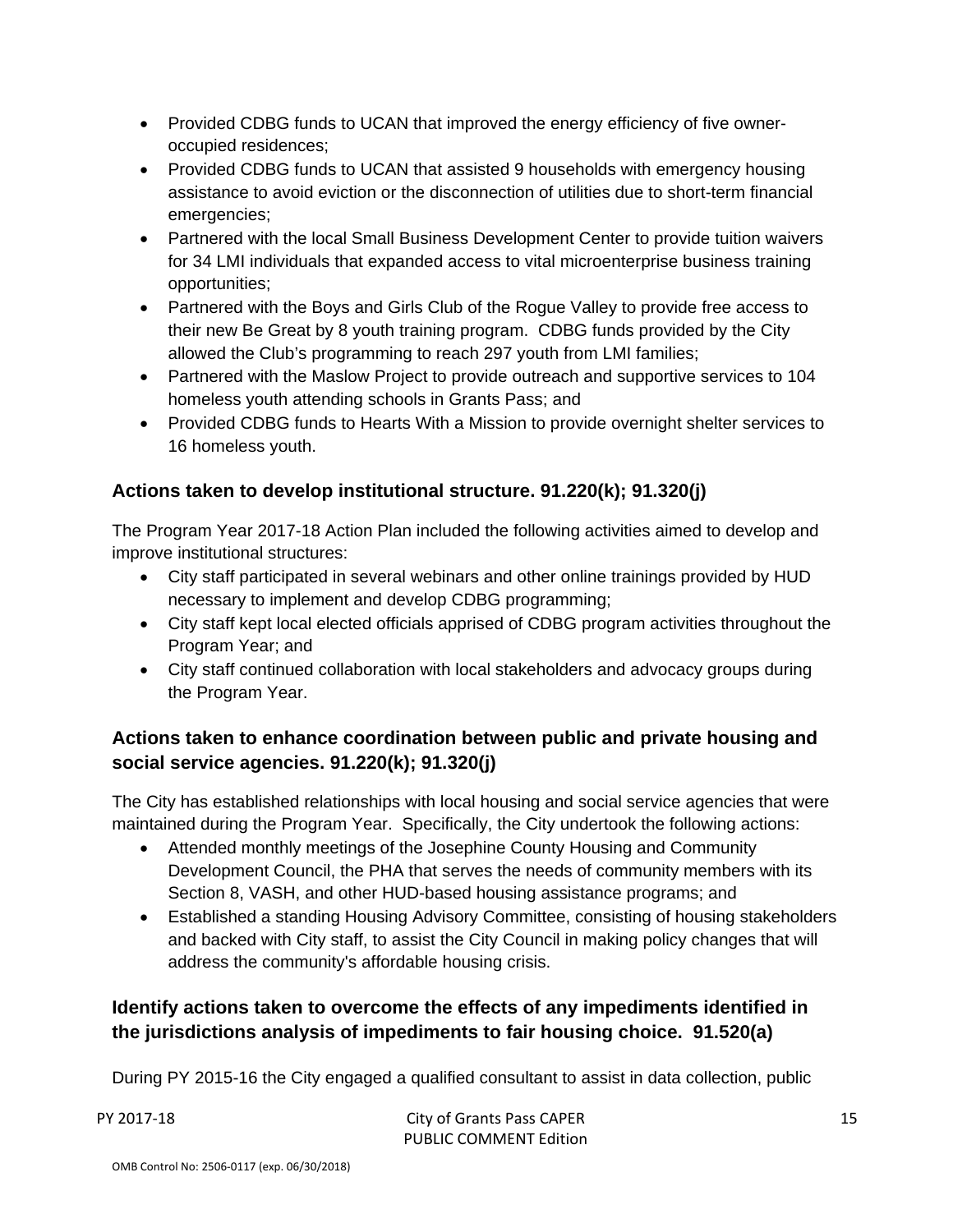outreach and involvement, analysis, and recommendations to overcome institutional barriers to fair housing choice. The City Council reviewed the final product and approved its adoption. By and large, very few impediments to fair housing choice were identified, and most impediments might be resolved through continued outreach and education, particularly to the rental community, which is where the majority of impediments were observed. Public sector impediments identified included a difficulty siting publicly-assisted housing developments, the need for ongoing outreach and education on the subject of fair housing laws, and a possible inconsistency in zoning codes and definitions relating to "family".

During PY 2016-17, the City Council established a Housing Advisory committee, which is engaging the local housing development community, and providing needed educational opportunities that will seek to address the above referenced deficiencies in fair housing.

During PY 2017-18, City staff worked with the Housing Advisory Committee to research possible solutions to housing access and choice.

## **CR-40 - Monitoring 91.220 and 91.230**

**Describe the standards and procedures used to monitor activities carried out in furtherance of the plan and used to ensure long-term compliance with requirements of the programs involved, including minority business outreach and the comprehensive planning requirements** 

The City, with input from HUD, developed a CDBG grant recipient agreement in accordance with applicable federal requirements for the 2015-16 program year. This agreement structure set up the programmatic requirements and delivery expectations of the City's block grant program, and established a quarterly reporting and reimbursement process that will allowed City program managers early opportunities to work with grant recipients should programmatic issues occur.

In September, 2017, HUD staff conducted an on-site monitoring of City CDBG programs from PYs 2015-16 and 2016-17 to determine performance and compliance with applicable federal regulations. HUD staff identified two findings and three concerns, which the City has addressed. Additionally, City staff observed proper monitoring techniques that will be utilized while conducting programmatic reviews of CDBG subrecipients.

No minority-owned businesses were identified in the 2017-18 Program Year. Recipient agreements require good-faith efforts to provide minority and women-owned businesses an opportunity to participate in the performance of the contract.

#### **Citizen Participation Plan 91.105(d); 91.115(d)**

**Describe the efforts to provide citizens with reasonable notice and an opportunity to comment on performance reports**.